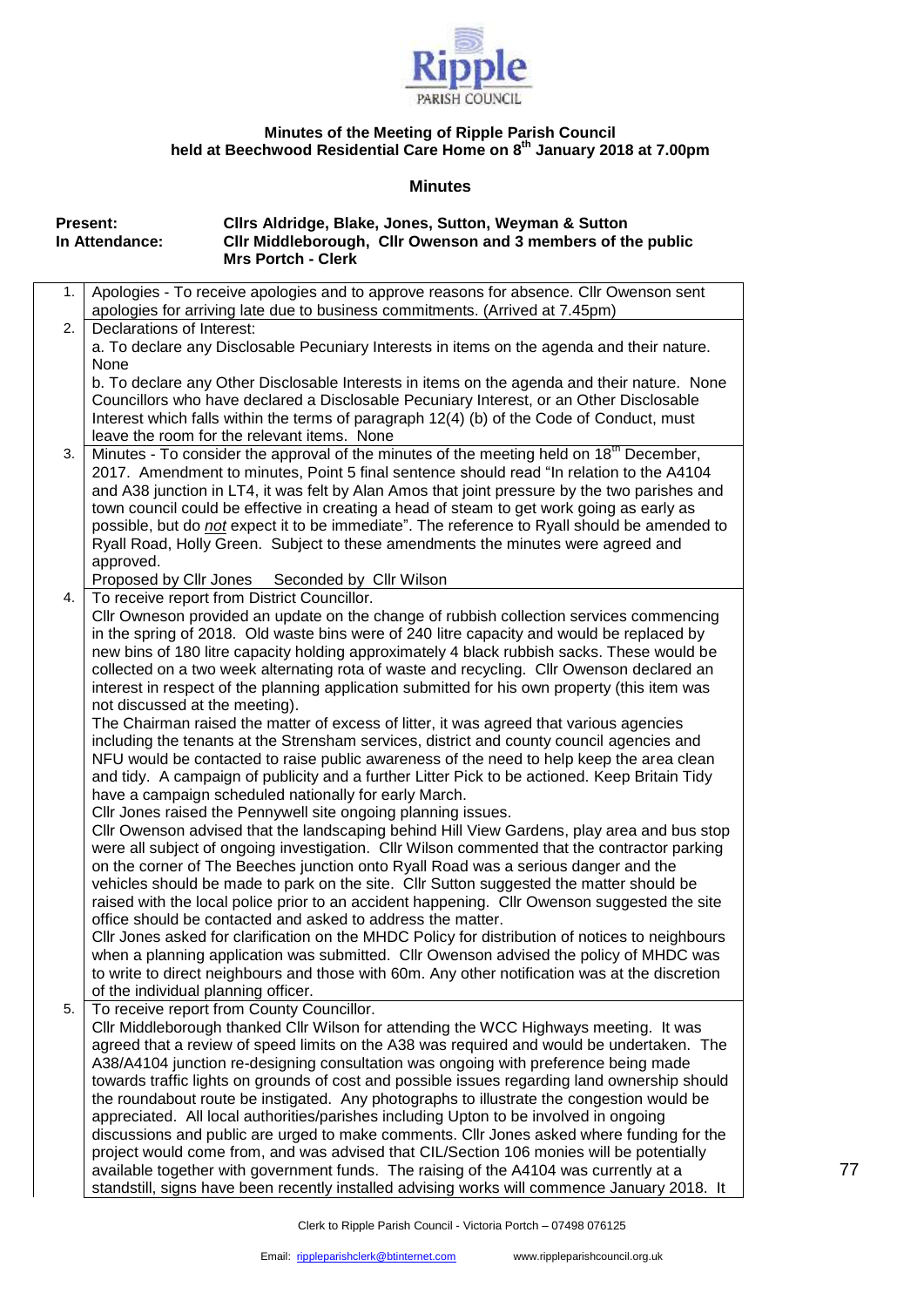was confirmed that there would not be traffic light control during the festival periods. The gas works in Upton have commenced at Minge Lane, the works will be controlled by traffic lights for approximately a three month period. It is understood that it is the contractors' responsibility to keep residents updated on diversion information and timescales. Council tax will be subject to an increase of circa 4%, The WCC adult care budget covering care of vulnerable people/disabled and children was in the region of £325million. Cllr Middlebourgh departed at 8.00pm in order to attend the Kempsey Council meeting.

## 6. Progress reports from:

a. Clerk

The Church Warden had submitted a letter as requested at the previous meeting requesting funds be made available to assist in the upkeep of the churchyard. The Chairman suggested that as in previous years the proceeds from the collection at the Annual Parish Meeting be donated to St Mary's Church funds, it was not felt appropriate for a specific amount to be allocated to the church on an annual basis. Instead the parish council would undertake to make a donation of the Annual Parish Meeting collection funds together with a further donation subject to an application from the church. Each application would be reviewed on its merits at the time. A policy regarding grants and donations would be drafted by Cllr Aldridge and circulated for review. Clerk to write to the Church Warden. General administration of correspondence, emails and post. Administration of Lengthsman Scheme. Minutes of last meeting. Communication regarding new noticeboards. Discussions with owners of properties regarding overhanging hedges and trees. Clerk awaiting date for inspection from tree surgeon. Communication with landowner regarding the replacement of memorial trees outside the village hall. Discussion with MHDC regarding Section 106 funds. Research into potential architects suitable to provide plans and advice on the development of the recreation ground site into a public amenity area. Investigation into appropriate leisure equipment suitable for the recreation ground. Distribution of newsletter. Communication with WCC regarding the grit bins. Communication with BT regarding damage to surround of new telephone cabinet located in Ripple, subsequently fully repaired.

b. Management Group Management Group met to review on-going issues and set agenda for this meeting. Review of minutes of last meeting, on-going discussion with Greenbarnes with regard to additional noticeboard purchase and the installation of items. Discussion regarding feasibility of potential projects for Section 106 funding within parish. Review of the various proposed planned road works affecting Upton.

c. Finance Group & Approval of Invoices Cheques from last meeting distributed. Ledger updated.

d. Urgent Decisions Group Approval to purchase an external hard drive as a back up storage device for records and emails.

e. Planning Group (schedule circulated)

| <b>Application</b><br><b>Number</b> | Location                                                                                     | Proposal                                                                                                                                      | <b>Status</b>                  |
|-------------------------------------|----------------------------------------------------------------------------------------------|-----------------------------------------------------------------------------------------------------------------------------------------------|--------------------------------|
| 17/01725/HP                         | Green Street Farm, Strensham Road<br>Naunton Upton Upon Severn,<br>Worcester WR8 0QA         | Retrospective application to<br>build a single storey oak<br>framed annexe building with<br>conservatory in the garden.                       | Response<br>Submitted          |
| 17/00372/OUT                        | Land North East of Upton Marina, East<br>Waterside, Upton Upon Severn,<br>Worcester, WR8 0PB | Outline planning application<br>for the erection of up to 70<br>residential units with all<br>matters reserved except for<br>means of access. | Pending<br><b>Decision</b>     |
| 17/01987/FUL                        | Scarecrow Stables, Bow Lane, Ripple                                                          | Temporary stationing for a<br>period of three years of<br>mobile<br>Home.                                                                     | Response<br>to be<br>Submitted |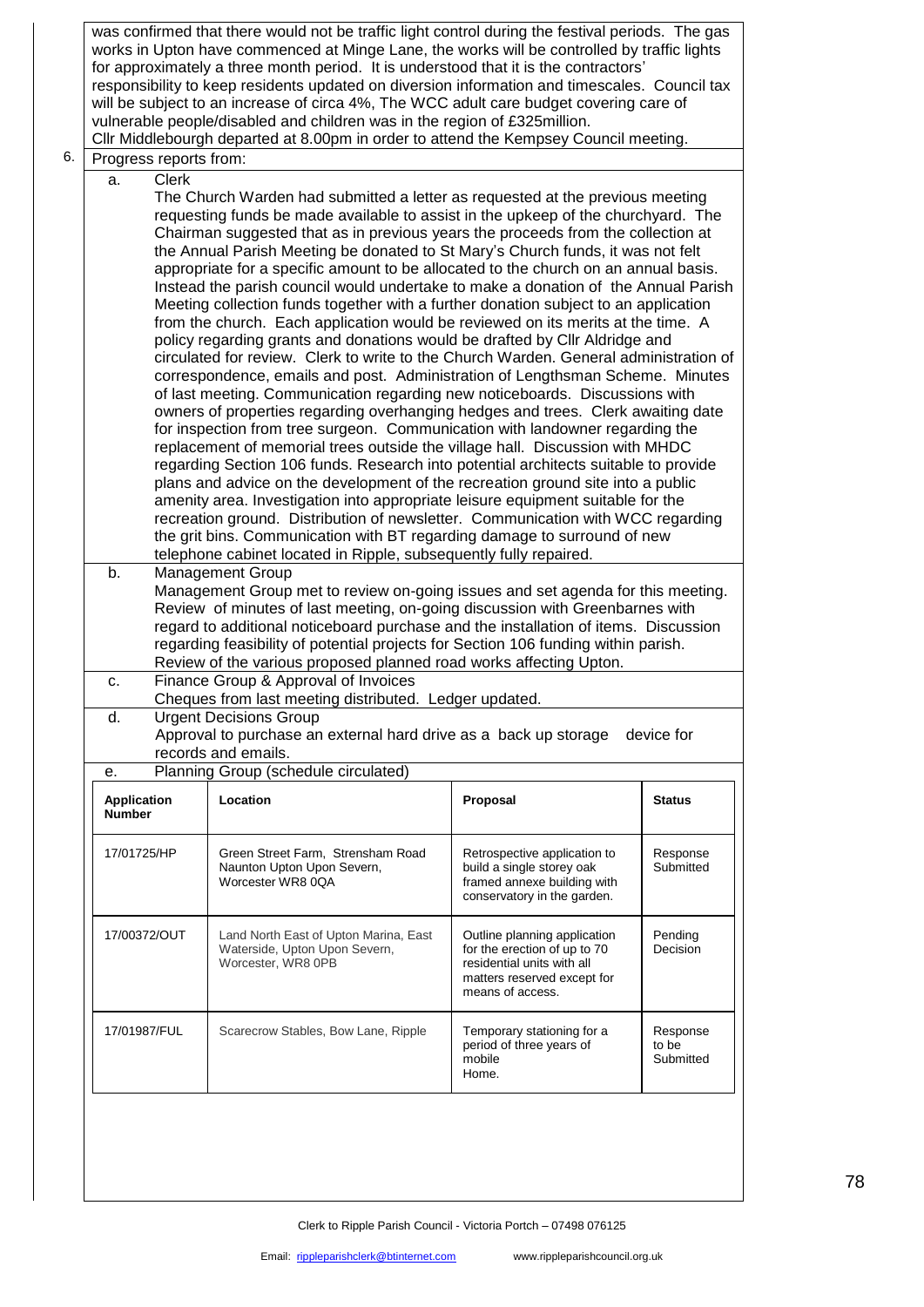| <b>Staffing and Training Group</b><br>f.<br>Feedback to CALC regarding Cllrs Aldridge and Wilson's recent training.<br>Communications Update - Website/Face Book/Speed Watch.<br>7.<br>The current website for the parish was unsupported. It was agreed to be re-direct to the My<br>Parish facility offered by WCC in order to assist with compliance with the Transparency Code.<br>Clerk and Cllr Jones to work towards uploading documentation to new site. The number of<br>followers on FaceBook had increased to 53 following distribution of the newsletter. The<br>feedback on the December newsletter had been very positive. It was agreed by those<br>present that agendas and minutes of meetings would be included on the FaceBook page<br>moving forward. Cllr Aldridge to post items.<br>Proposed by Cllr Aldridge Seconded by Cllr Wilson<br>8.<br>Footpaths Update.<br>A meeting between the new footpath officer, CIIr Blake, the Lengthsman, Mrs R Rand<br>(previous footpath officer) and Clerk to be arranged, date to be agreed. (Subsequently<br>confirmed as $10.00$ am on $30th$ January 2018)<br>Noticeboard Update.<br>The five new noticeboards are scheduled for delivery on $9th$ and $10th$ January. Cllr Jones<br>awaiting confirmation from the installation contractor. Boards to be installed at Naunton, The<br>9.<br>Grove, The Beeches, A4104 and Uckinghall. Cllrs Aldridge, Blake and Jones to oversee<br>installation.<br>Section 106 Funding Update.<br>10.<br>MHDC have advised that the matter is with the legal department and RPC would be advised<br>when a decision had been reached if a Deed of Variation could be entered into in order that<br>RPC would benefit from section 106 funds from the Taylor Wimpey development.<br>11.<br>Grit Bins.<br>The County Council have been contacted and requested to fill all the grit bins. An additional<br>request to repair the site of the bin located at Saxon Lode in Uckinghall on the bridge has<br>been made. The bin is in danger of sliding down the embankment into the field behind. The<br>green grit bin owned by the parish can be re-filled by WCC at a charge of £140.00 per ton. It<br>was agreed that an alternative source of grit would be investigated for this bin.<br>Upton Upon Severn Traffic Issues.<br>12.<br>Covered under District Councillors report.<br>Compensation to traders is being considered, concerns raised regarding the potential<br>diversions especially the impact on emergency services, buses and access to Tunnel Hill<br>doctors surgery and dentist. Free parking and the re-opening of the rear entrance to the<br>Hanley Road car park had been suggested to MHDC/WCC.<br>Resident Input - TurnBac (Bus Services) & A4104/A38 Junction.<br>13.<br>Notices requesting support from residents posted on the noticeboards and on FaceBook.<br>Residents urged to contact Cllr Owenson directly with suggestions and confirmation of their<br>support for the reinstatement of the service. Cllr Owenson will also be visiting door to door to<br>canvas support.<br>Litter Issues.<br>14.<br>Covered under District Councillors report.<br>15.<br>Councillor comments and items for next agenda.<br>CIIr Wilson advised that a further defibrillator had been installed at The Bluebell. CIIr Wilson<br>requested consideration be given to a larger "No Entry/Resident Only" sign for the Ryall<br>Road. It should also be noted that The Beeches is located in Holly Green not Ryall.<br>Cllr Weyman reported that no meeting date had been set for a Library Committee meeting.<br>CIIr Jones requested that RPC respond to MHDC that the parish council wished to be<br>involved on the naming of streets. This was unanimously agreed.<br>Meeting concluded at 8.45pm<br>Date of next meeting - Monday, 12 <sup>th</sup> February, 2018 at 7.00pm |  |
|---------------------------------------------------------------------------------------------------------------------------------------------------------------------------------------------------------------------------------------------------------------------------------------------------------------------------------------------------------------------------------------------------------------------------------------------------------------------------------------------------------------------------------------------------------------------------------------------------------------------------------------------------------------------------------------------------------------------------------------------------------------------------------------------------------------------------------------------------------------------------------------------------------------------------------------------------------------------------------------------------------------------------------------------------------------------------------------------------------------------------------------------------------------------------------------------------------------------------------------------------------------------------------------------------------------------------------------------------------------------------------------------------------------------------------------------------------------------------------------------------------------------------------------------------------------------------------------------------------------------------------------------------------------------------------------------------------------------------------------------------------------------------------------------------------------------------------------------------------------------------------------------------------------------------------------------------------------------------------------------------------------------------------------------------------------------------------------------------------------------------------------------------------------------------------------------------------------------------------------------------------------------------------------------------------------------------------------------------------------------------------------------------------------------------------------------------------------------------------------------------------------------------------------------------------------------------------------------------------------------------------------------------------------------------------------------------------------------------------------------------------------------------------------------------------------------------------------------------------------------------------------------------------------------------------------------------------------------------------------------------------------------------------------------------------------------------------------------------------------------------------------------------------------------------------------------------------------------------------------------------------------------------------------------------------------------------------------------------------------------------------------------------------------------------------------------------------------------------------------------------------------------------------------------------------------------------------------------------------------------------------------------------------------------------------------------------------------------------------------------------------------------------------------------------------------------------------------------------------------------------------------------------------|--|
|                                                                                                                                                                                                                                                                                                                                                                                                                                                                                                                                                                                                                                                                                                                                                                                                                                                                                                                                                                                                                                                                                                                                                                                                                                                                                                                                                                                                                                                                                                                                                                                                                                                                                                                                                                                                                                                                                                                                                                                                                                                                                                                                                                                                                                                                                                                                                                                                                                                                                                                                                                                                                                                                                                                                                                                                                                                                                                                                                                                                                                                                                                                                                                                                                                                                                                                                                                                                                                                                                                                                                                                                                                                                                                                                                                                                                                                                                                         |  |
|                                                                                                                                                                                                                                                                                                                                                                                                                                                                                                                                                                                                                                                                                                                                                                                                                                                                                                                                                                                                                                                                                                                                                                                                                                                                                                                                                                                                                                                                                                                                                                                                                                                                                                                                                                                                                                                                                                                                                                                                                                                                                                                                                                                                                                                                                                                                                                                                                                                                                                                                                                                                                                                                                                                                                                                                                                                                                                                                                                                                                                                                                                                                                                                                                                                                                                                                                                                                                                                                                                                                                                                                                                                                                                                                                                                                                                                                                                         |  |
|                                                                                                                                                                                                                                                                                                                                                                                                                                                                                                                                                                                                                                                                                                                                                                                                                                                                                                                                                                                                                                                                                                                                                                                                                                                                                                                                                                                                                                                                                                                                                                                                                                                                                                                                                                                                                                                                                                                                                                                                                                                                                                                                                                                                                                                                                                                                                                                                                                                                                                                                                                                                                                                                                                                                                                                                                                                                                                                                                                                                                                                                                                                                                                                                                                                                                                                                                                                                                                                                                                                                                                                                                                                                                                                                                                                                                                                                                                         |  |
|                                                                                                                                                                                                                                                                                                                                                                                                                                                                                                                                                                                                                                                                                                                                                                                                                                                                                                                                                                                                                                                                                                                                                                                                                                                                                                                                                                                                                                                                                                                                                                                                                                                                                                                                                                                                                                                                                                                                                                                                                                                                                                                                                                                                                                                                                                                                                                                                                                                                                                                                                                                                                                                                                                                                                                                                                                                                                                                                                                                                                                                                                                                                                                                                                                                                                                                                                                                                                                                                                                                                                                                                                                                                                                                                                                                                                                                                                                         |  |
|                                                                                                                                                                                                                                                                                                                                                                                                                                                                                                                                                                                                                                                                                                                                                                                                                                                                                                                                                                                                                                                                                                                                                                                                                                                                                                                                                                                                                                                                                                                                                                                                                                                                                                                                                                                                                                                                                                                                                                                                                                                                                                                                                                                                                                                                                                                                                                                                                                                                                                                                                                                                                                                                                                                                                                                                                                                                                                                                                                                                                                                                                                                                                                                                                                                                                                                                                                                                                                                                                                                                                                                                                                                                                                                                                                                                                                                                                                         |  |
|                                                                                                                                                                                                                                                                                                                                                                                                                                                                                                                                                                                                                                                                                                                                                                                                                                                                                                                                                                                                                                                                                                                                                                                                                                                                                                                                                                                                                                                                                                                                                                                                                                                                                                                                                                                                                                                                                                                                                                                                                                                                                                                                                                                                                                                                                                                                                                                                                                                                                                                                                                                                                                                                                                                                                                                                                                                                                                                                                                                                                                                                                                                                                                                                                                                                                                                                                                                                                                                                                                                                                                                                                                                                                                                                                                                                                                                                                                         |  |
|                                                                                                                                                                                                                                                                                                                                                                                                                                                                                                                                                                                                                                                                                                                                                                                                                                                                                                                                                                                                                                                                                                                                                                                                                                                                                                                                                                                                                                                                                                                                                                                                                                                                                                                                                                                                                                                                                                                                                                                                                                                                                                                                                                                                                                                                                                                                                                                                                                                                                                                                                                                                                                                                                                                                                                                                                                                                                                                                                                                                                                                                                                                                                                                                                                                                                                                                                                                                                                                                                                                                                                                                                                                                                                                                                                                                                                                                                                         |  |
|                                                                                                                                                                                                                                                                                                                                                                                                                                                                                                                                                                                                                                                                                                                                                                                                                                                                                                                                                                                                                                                                                                                                                                                                                                                                                                                                                                                                                                                                                                                                                                                                                                                                                                                                                                                                                                                                                                                                                                                                                                                                                                                                                                                                                                                                                                                                                                                                                                                                                                                                                                                                                                                                                                                                                                                                                                                                                                                                                                                                                                                                                                                                                                                                                                                                                                                                                                                                                                                                                                                                                                                                                                                                                                                                                                                                                                                                                                         |  |
|                                                                                                                                                                                                                                                                                                                                                                                                                                                                                                                                                                                                                                                                                                                                                                                                                                                                                                                                                                                                                                                                                                                                                                                                                                                                                                                                                                                                                                                                                                                                                                                                                                                                                                                                                                                                                                                                                                                                                                                                                                                                                                                                                                                                                                                                                                                                                                                                                                                                                                                                                                                                                                                                                                                                                                                                                                                                                                                                                                                                                                                                                                                                                                                                                                                                                                                                                                                                                                                                                                                                                                                                                                                                                                                                                                                                                                                                                                         |  |
|                                                                                                                                                                                                                                                                                                                                                                                                                                                                                                                                                                                                                                                                                                                                                                                                                                                                                                                                                                                                                                                                                                                                                                                                                                                                                                                                                                                                                                                                                                                                                                                                                                                                                                                                                                                                                                                                                                                                                                                                                                                                                                                                                                                                                                                                                                                                                                                                                                                                                                                                                                                                                                                                                                                                                                                                                                                                                                                                                                                                                                                                                                                                                                                                                                                                                                                                                                                                                                                                                                                                                                                                                                                                                                                                                                                                                                                                                                         |  |
|                                                                                                                                                                                                                                                                                                                                                                                                                                                                                                                                                                                                                                                                                                                                                                                                                                                                                                                                                                                                                                                                                                                                                                                                                                                                                                                                                                                                                                                                                                                                                                                                                                                                                                                                                                                                                                                                                                                                                                                                                                                                                                                                                                                                                                                                                                                                                                                                                                                                                                                                                                                                                                                                                                                                                                                                                                                                                                                                                                                                                                                                                                                                                                                                                                                                                                                                                                                                                                                                                                                                                                                                                                                                                                                                                                                                                                                                                                         |  |
|                                                                                                                                                                                                                                                                                                                                                                                                                                                                                                                                                                                                                                                                                                                                                                                                                                                                                                                                                                                                                                                                                                                                                                                                                                                                                                                                                                                                                                                                                                                                                                                                                                                                                                                                                                                                                                                                                                                                                                                                                                                                                                                                                                                                                                                                                                                                                                                                                                                                                                                                                                                                                                                                                                                                                                                                                                                                                                                                                                                                                                                                                                                                                                                                                                                                                                                                                                                                                                                                                                                                                                                                                                                                                                                                                                                                                                                                                                         |  |
|                                                                                                                                                                                                                                                                                                                                                                                                                                                                                                                                                                                                                                                                                                                                                                                                                                                                                                                                                                                                                                                                                                                                                                                                                                                                                                                                                                                                                                                                                                                                                                                                                                                                                                                                                                                                                                                                                                                                                                                                                                                                                                                                                                                                                                                                                                                                                                                                                                                                                                                                                                                                                                                                                                                                                                                                                                                                                                                                                                                                                                                                                                                                                                                                                                                                                                                                                                                                                                                                                                                                                                                                                                                                                                                                                                                                                                                                                                         |  |
|                                                                                                                                                                                                                                                                                                                                                                                                                                                                                                                                                                                                                                                                                                                                                                                                                                                                                                                                                                                                                                                                                                                                                                                                                                                                                                                                                                                                                                                                                                                                                                                                                                                                                                                                                                                                                                                                                                                                                                                                                                                                                                                                                                                                                                                                                                                                                                                                                                                                                                                                                                                                                                                                                                                                                                                                                                                                                                                                                                                                                                                                                                                                                                                                                                                                                                                                                                                                                                                                                                                                                                                                                                                                                                                                                                                                                                                                                                         |  |
|                                                                                                                                                                                                                                                                                                                                                                                                                                                                                                                                                                                                                                                                                                                                                                                                                                                                                                                                                                                                                                                                                                                                                                                                                                                                                                                                                                                                                                                                                                                                                                                                                                                                                                                                                                                                                                                                                                                                                                                                                                                                                                                                                                                                                                                                                                                                                                                                                                                                                                                                                                                                                                                                                                                                                                                                                                                                                                                                                                                                                                                                                                                                                                                                                                                                                                                                                                                                                                                                                                                                                                                                                                                                                                                                                                                                                                                                                                         |  |

Signed: …………………………………………………… Date: ……………………………….

Nicholas Blake – Chairman, Ripple Parish Council